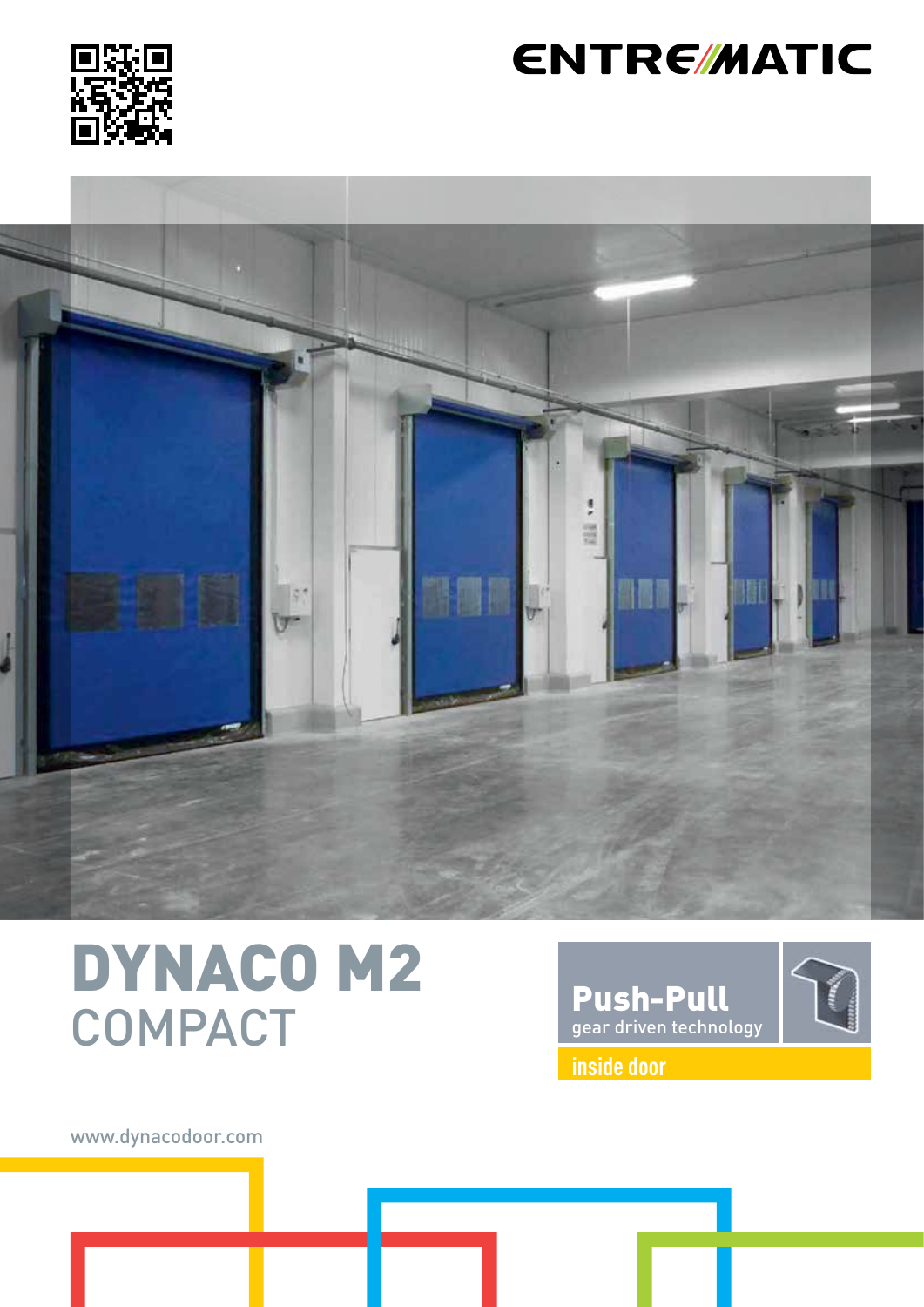# DYNACO M2 COMPACT

The Dynaco M2 Compact is specifically designed for medium sized inside applications with intensive use. It protects your environment against drafts, humidity, dust and dirt. Operating speed and perfect sealing properties improve your traffic flows and provide employee comfort, environmental control and savings on energy costs. The absence of rigid elements in the curtain and its soft bottom edge make the Dynaco M2 Compact intrinsically safe.

- **B** HIGH SPEED OPERATION Up to 2.4 m/s depending on the size. Closing speed 1,2 m/s.
- **B** "PUSH PULL" TECHNOLOGY: Unique door drive system.
- **B** SUPERIOR SEAL: Patented side frame assembly. Neither blade nor brush systems required.
- CRASH FORGIVING AND SELF-REINSERTING WITHOUT INTERVENTION: The curtain automatically reinserts ifself when dislodged. No repair costs, no production down time.

#### **USER SAFETY:**

Flexible curtain without rigid elements.

- COMFORT OF USE· DYNACO wireless detector at the bottom.
- **B** ADVANCED DRIVE: Frequency driven motor and encoder for smooth operation. Wearable elements are reduced to a minimum.
- **B** DYNALOGIC CONTROL BOX: User-friendly control box with self-diagnosis.
- CONFORM TO EN13241-1



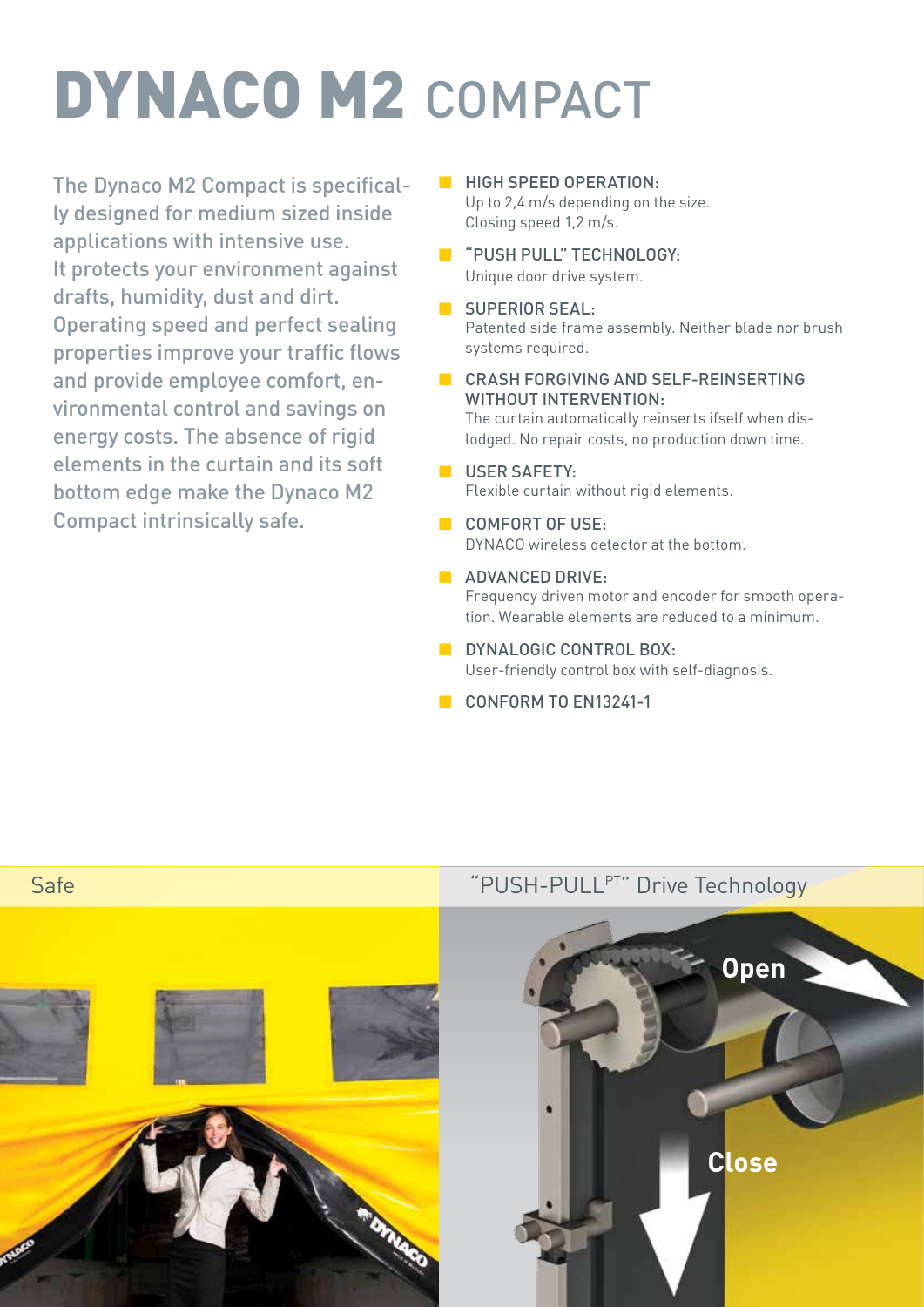#### Push-Pull gear driven technology





| <b>EN13241-1 STANDARDS</b>      |                 |                 |                         |
|---------------------------------|-----------------|-----------------|-------------------------|
| <b>Standard</b>                 | Ref.            | Test acc.       | <b>Results</b>          |
| Water<br>permeability           | EN 12425        | EN 12489        | Class <sub>1</sub>      |
| <b>Wind load</b>                | FN 12424        | FN 12444        | $Class 1*$              |
| Wind<br>permeability            | EN 12426        | FN 12427        | Class 1**               |
| Safe openings                   | EN 12453        | EN 12445        | Pass                    |
| Mechanical<br>resistance        | EN 12604        | EN 12605        | Pass                    |
| <b>Unintended</b><br>movements  | EN 12604        | EN 12605        | Pass                    |
| <b>Thermal</b><br>transmittance | <b>EN 12428</b> | <b>EN 12428</b> | 6,02 W/m <sup>2</sup> K |
| <b>Performance</b><br>(cycles)  | EN 12604        | EN 12605        | 1.000.000               |

\* Interior applications only

\*\* Valid for a door of 3500 x 3500mm

| <b>CHARACTERISTICS</b>                                                                                      |                                                                                                                                                                                     |  |  |  |
|-------------------------------------------------------------------------------------------------------------|-------------------------------------------------------------------------------------------------------------------------------------------------------------------------------------|--|--|--|
| Max. dimensions                                                                                             | W 5.500 mm x H 5.500 mm                                                                                                                                                             |  |  |  |
| <b>Opening speed</b><br><b>Closing speed</b>                                                                | Up to $2,4$ m/s<br>$1.2 \text{ m/s}$                                                                                                                                                |  |  |  |
| <b>Structure</b>                                                                                            | Galvanised steel: 80 x 40 x 3 mm -<br>Option: stainless steel                                                                                                                       |  |  |  |
| Drum                                                                                                        | Steel - $0.102 \times 2 \text{ mm}$                                                                                                                                                 |  |  |  |
| Side guides                                                                                                 | Reinforced polyethylene (PE-UHMW1000),<br>on springs.                                                                                                                               |  |  |  |
| Motor                                                                                                       | 4 poles, without brake<br>Power: 0,75 kW or 1,5 kW (depending on size and<br>opening speed).<br>IP rating: IP65.                                                                    |  |  |  |
| <b>Control box</b>                                                                                          | DYNALOGIC provided with: Circuit breaker,<br>general divider, adjustable timer, push button for<br>opening and reset and emergency stop.<br>IP rating: IP54.<br>Frequency inverter. |  |  |  |
| <b>Standard detectors</b>                                                                                   | Infrared barrier: 300 mm from the floor.<br>Wireless DYNACO detector (WDD).                                                                                                         |  |  |  |
| <b>Power supply</b><br><b>Frequency</b>                                                                     | Single phase 230V<br>$0,75$ kW = 14 A / 1,5 kW = 18 A<br>Frequency: 50-60 Hz                                                                                                        |  |  |  |
| <b>Available colours</b><br>comparable with:<br>(Actual colours<br>may deviate. Colour<br>samples available | Green RAL6005<br>Yellow RAL1003<br><b>RAL7035</b><br>Orange RAL2004<br>Grey<br>Red<br><b>RAL3000</b><br>White RAL9010                                                               |  |  |  |
| upon request)                                                                                               | <b>RAL5002</b><br>Black RAL9005<br>Blue                                                                                                                                             |  |  |  |

### Side guide and lateral driving strap view